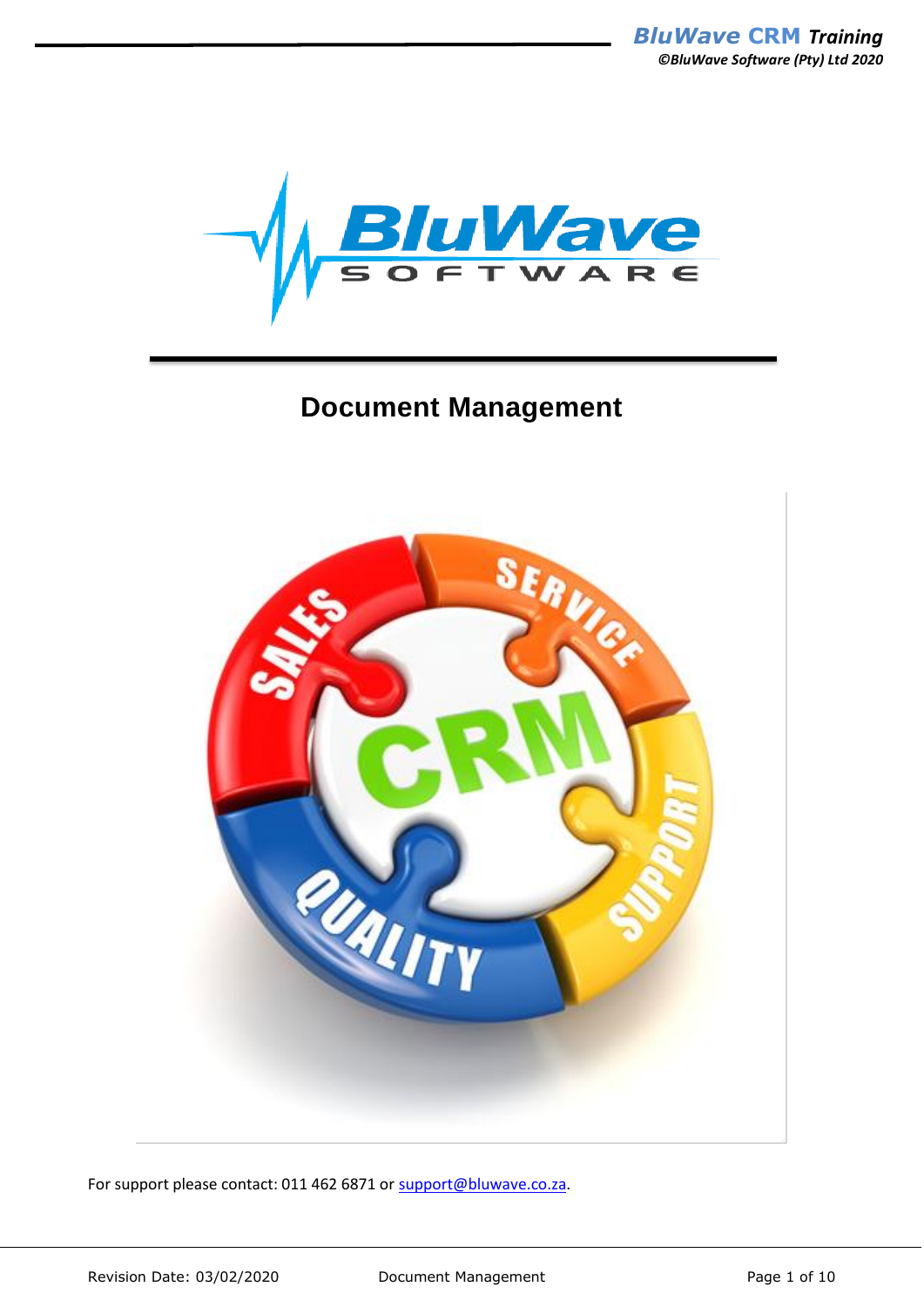# **Table of Contents**

| 1. |       |                                                                                |  |  |  |  |  |  |
|----|-------|--------------------------------------------------------------------------------|--|--|--|--|--|--|
| 2. |       |                                                                                |  |  |  |  |  |  |
|    | 2.1   |                                                                                |  |  |  |  |  |  |
| 3. |       |                                                                                |  |  |  |  |  |  |
| 4. |       |                                                                                |  |  |  |  |  |  |
|    | 4.1   |                                                                                |  |  |  |  |  |  |
|    | 4.1.1 |                                                                                |  |  |  |  |  |  |
|    | 4.1.2 |                                                                                |  |  |  |  |  |  |
|    | 4.1.3 |                                                                                |  |  |  |  |  |  |
|    | 4.2   | From the Activities, Opportunities, Email, Current Product or Job Card forms 8 |  |  |  |  |  |  |
|    | 4.2.1 |                                                                                |  |  |  |  |  |  |
|    | 4.2.2 |                                                                                |  |  |  |  |  |  |
| 5. |       |                                                                                |  |  |  |  |  |  |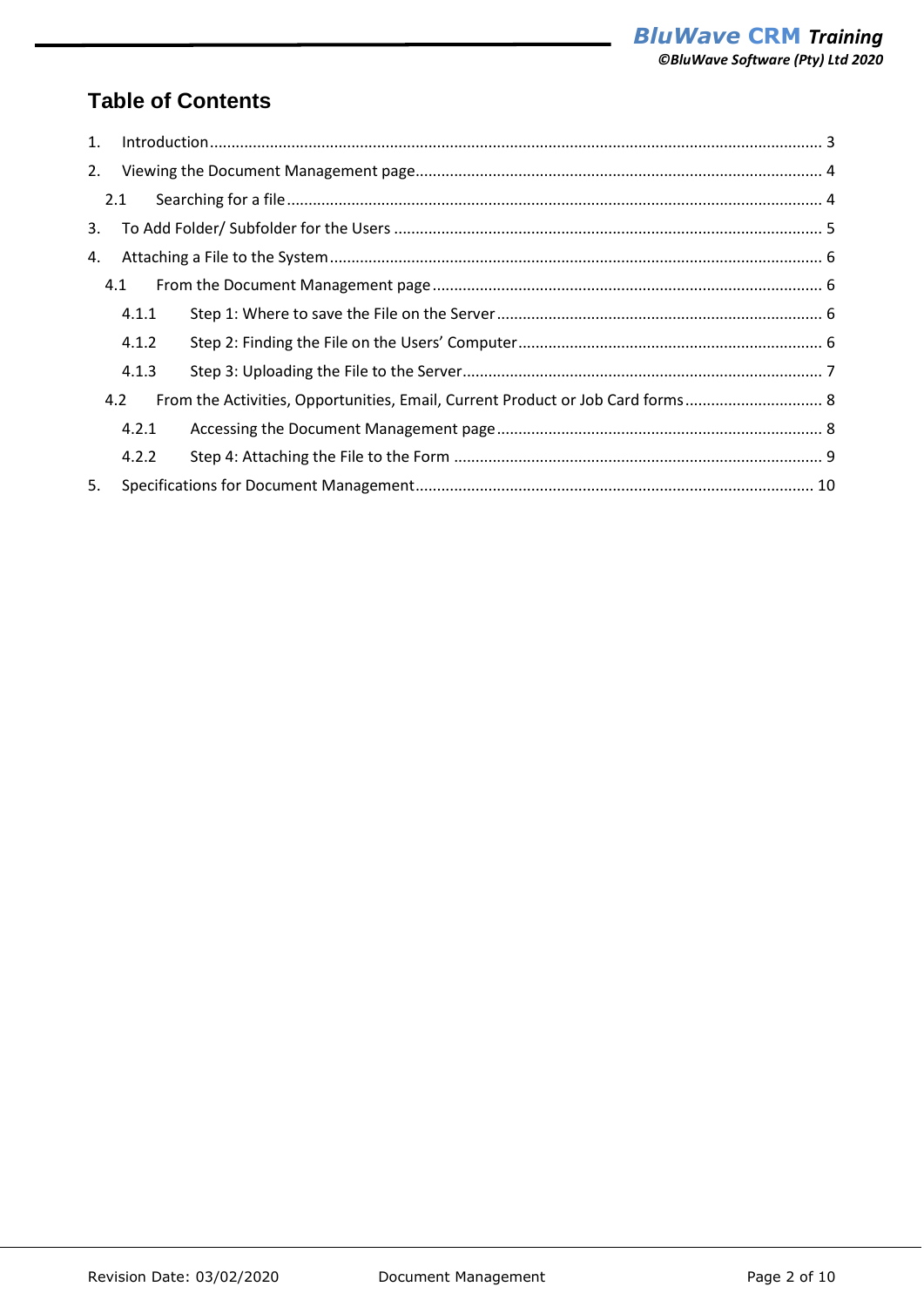## <span id="page-2-0"></span>**1. Introduction**

There is a document storage facility on the BluWave Software system, where the users could save documents in folders that the System Administrator can define. These are stored permanently on our secure server.

BluWave Software allows users to associate a document to the following forms on the system:

- Activities
- Opportunities
- Emails
- Current Products
- Job Cards

In order for documents to be added to these forms, the system would need access to those documents. The only way for Bluwave to have access to these documents are if they are uploaded to our secure server.

This feature not only allows the user to associate the correct documentation with records on the system, but also allows access to those documents anytime & anywhere. This would be another centralization of information feature of the system.

This storage facility should only be used to store customer related documentation as well as marketing and company related documentation.

We do not recommend using this facility for storing all your company documents.

There is an 8MB per individual file size limit.

Administrators should create folders and subfolders on the BluWave document management area to allow for uploading marketing materials and quotes created by the system. These documents can then be attached to emails and sent to customers.

Folders can either be public or private.

**Public Folders** are folders where other users would be able to view the content, but not change or delete. A Sales manager could have a public folder dedicated to marketing brochures and catalogues.

**Private Folders** are used for users to add in different documentation necessary. Each user should have at least one folder to their name in order to store documents on the secure server.

By sending quotes from BluWave, the system will automatically create a folder called "Quotes" and the year as the subfolders and save a copy of the quote in there.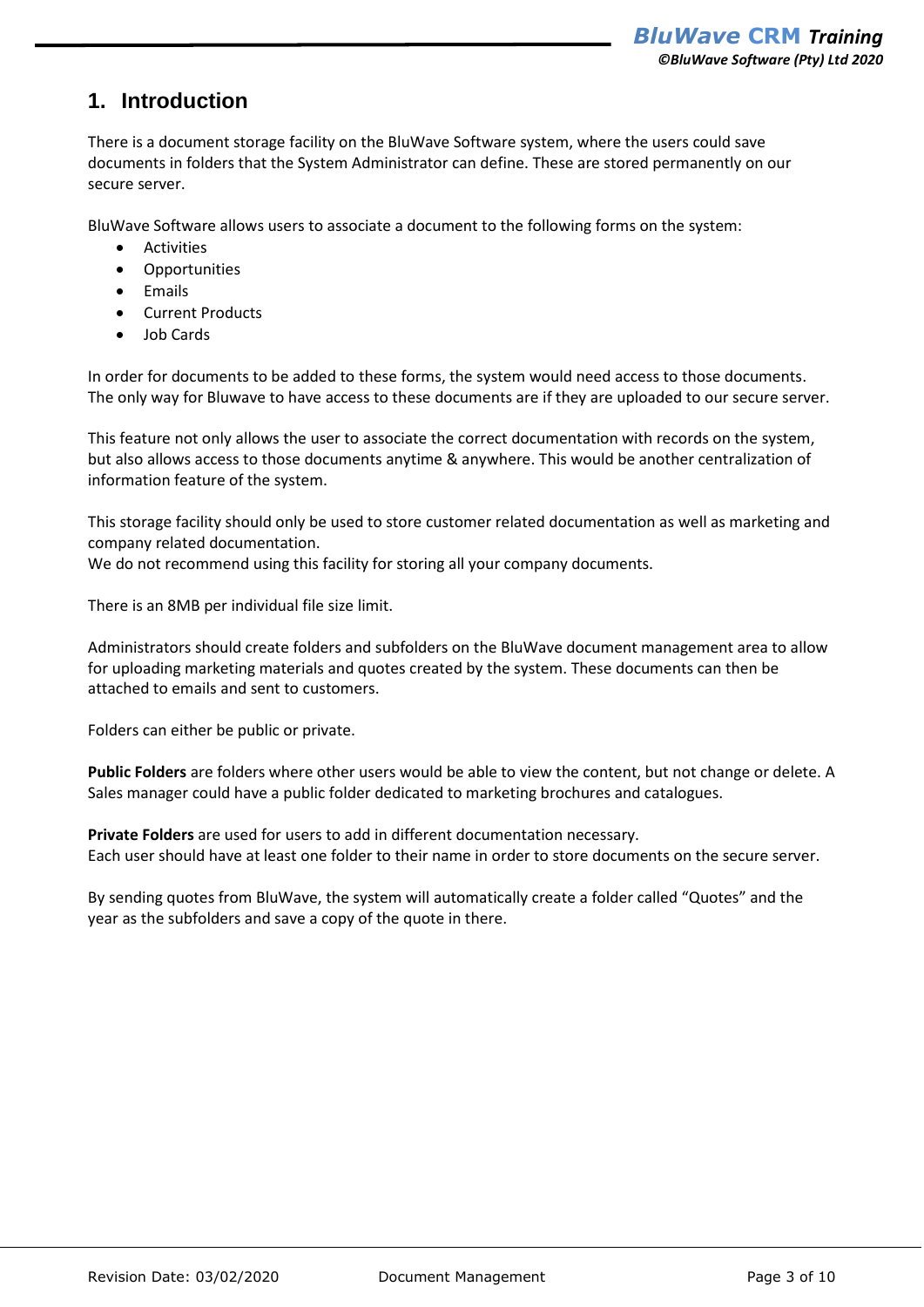### <span id="page-3-0"></span>**2. Viewing the Document Management page**

To view the **Document Management page**, click on the **System Setup Tab** and then the **Documents sub-tab**

The **top portion** of the screen will allow the user to add documents to the server from their computers, while the **bottom portion** will allow the user to search and view the documents that are stored in the different folders.

|                          | <b>Activities</b>          |   | Leads                       | <b>Contacts</b> | Companies                              | <b>Opportunities</b>       | <b>Reports</b>          | <b>System Setup</b> | <b>Financials</b> | <b>List Manager</b> |                         |          |   |
|--------------------------|----------------------------|---|-----------------------------|-----------------|----------------------------------------|----------------------------|-------------------------|---------------------|-------------------|---------------------|-------------------------|----------|---|
| CRM Setup                | Administer Users           |   | Edit Profile                | <b>Imports</b>  | Quote Setup                            |                            | Pricelist Management    | Documents           | Volume Pricing    | Workflow I          |                         |          |   |
|                          |                            |   |                             |                 | <b>Document Management</b>             |                            |                         |                     |                   |                     |                         |          |   |
|                          | <b>Search</b>              |   |                             |                 | <b>Upload your Files to the Server</b> |                            |                         |                     |                   |                     |                         |          |   |
| Search                   |                            |   | <b>Sales Staff</b>          |                 |                                        | Michelle Snyders           |                         |                     |                   | ۷.                  | 0                       |          |   |
| Within                   | Please Select              |   | Save in Folder/Subfolder    |                 |                                        |                            |                         |                     |                   |                     | <b>Add/Edit Folders</b> |          |   |
|                          |                            |   | Select your file to Upload: |                 |                                        | Choose File No file chosen |                         |                     |                   |                     |                         |          |   |
|                          | <b>Quick Create</b>        |   | Description of your File:   |                 |                                        |                            |                         |                     |                   |                     |                         |          |   |
|                          |                            |   |                             |                 |                                        |                            | <b>Upload File</b>      |                     |                   |                     |                         |          |   |
|                          | Please Select              | ▼ |                             |                 |                                        |                            |                         |                     |                   |                     |                         |          |   |
|                          |                            |   | Search: Search by Field     |                 |                                        | ○ File Name                |                         | ● File Description  |                   |                     |                         |          |   |
| 亚                        | Calendar                   |   |                             |                 | Please type in your search             |                            |                         |                     |                   | Search              |                         | O        |   |
| ≤                        | September 2019             | Σ | Filter files:               |                 | Sales Staff: Michelle Snyders          |                            | V Folder: (All Folders) |                     | ۷.                | Sub Folder:         |                         |          | ▼ |
|                          | Fr.<br>Th.<br>Sa Su        |   | <b>Uploaded</b>             | Folder          | <b>Sub Folder</b>                      | <b>Sales Rep</b>           | <b>File Description</b> |                     | <b>File Name</b>  |                     |                         |          |   |
| 27                       | 29<br>30<br>$31 - 1$<br>28 |   | 20/08/2019                  | Company         |                                        | Michelle                   | download (1)            |                     | download (1).png  |                     | Dload View Del          |          |   |
|                          | 5<br>₫<br>7<br>4           | 8 |                             | Docs<br>Company |                                        | Snyders<br>Michelle        |                         |                     |                   |                     |                         |          |   |
| $\frac{26}{2}$<br>з<br>2 |                            |   | 08/08/2019                  | Docs            |                                        | Snyders                    | 393783-200              |                     | 393783-200.png    |                     | <b>Dload</b>            | View Del |   |
| 10<br>₿                  | 11 12 13 14 15             |   |                             |                 |                                        |                            |                         |                     |                   |                     |                         |          |   |

<span id="page-3-1"></span>The user will be able to search for a specific document by typing in either the file name or file description in the search field and then clicking on the **Search button**. The user could also change under which Sales staff the search should be done by changing the filter settings in dropdown fields below the search field.

Once the user has found the file they were looking for, the user could either **Download**, **View** or **Delete** the file (depending on their user rights).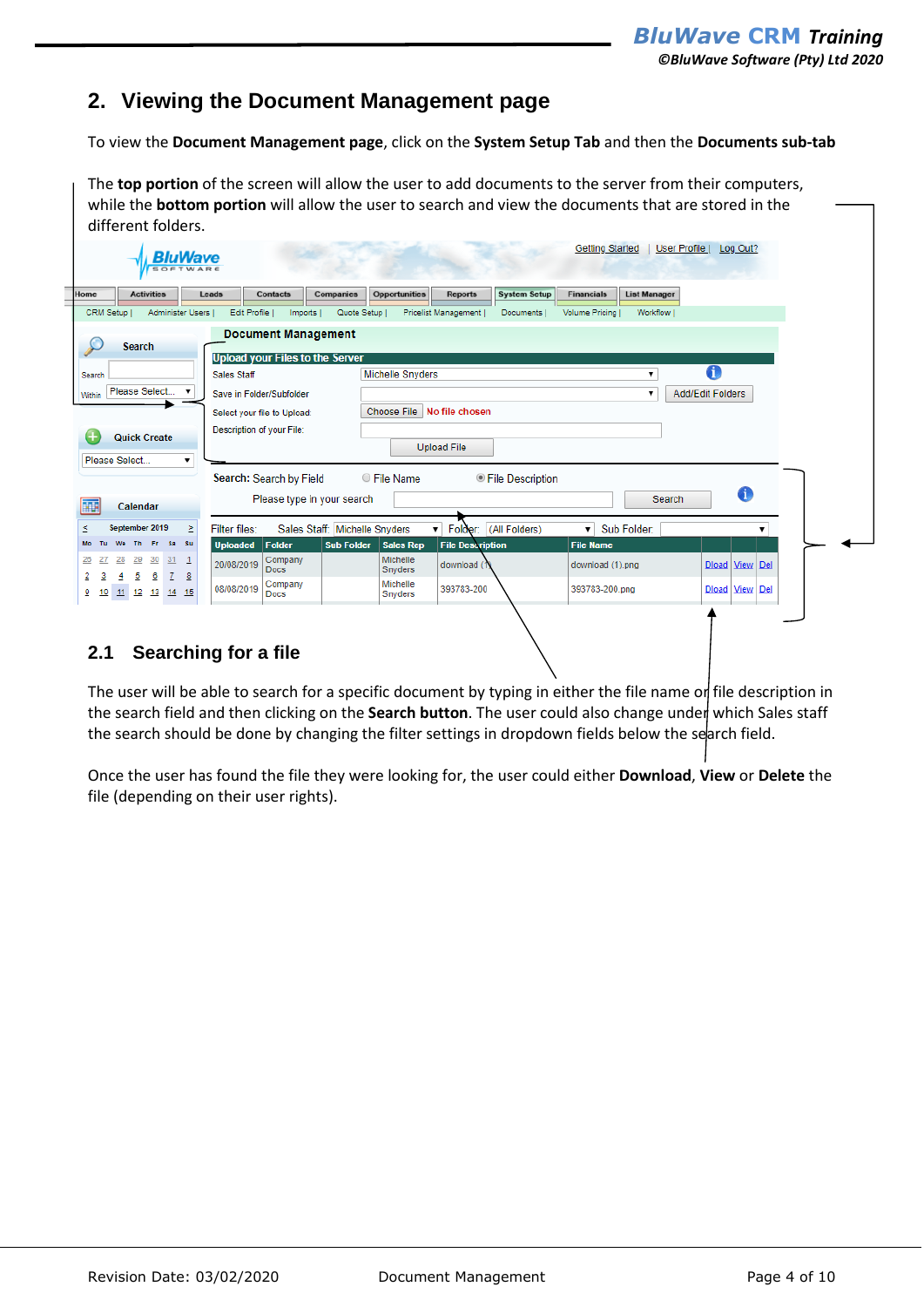## <span id="page-4-0"></span>**3. To Add Folder/ Subfolder for the Users**

To view the Document Management page, click on the **System Setup Tab** and then the **Documents subtab**.

| <b>SOFTWARE</b>                                                 | <b>BluWave</b>            |                                        |                               |                         |                         |                     | <b>Getting Started</b> |                     | User Profile  <br>Log Out?  |
|-----------------------------------------------------------------|---------------------------|----------------------------------------|-------------------------------|-------------------------|-------------------------|---------------------|------------------------|---------------------|-----------------------------|
| Home<br><b>Activities</b>                                       | Leads                     | Contacts                               | <b>Companies</b>              | <b>Opportunities</b>    | <b>Reports</b>          | <b>System Setup</b> | <b>Financials</b>      | <b>List Manager</b> |                             |
| CRM Setup I<br>Administer Users                                 |                           | Edit Profile I<br><b>Imports</b>       | Quote Setup I                 |                         | Pricelist Management    | <b>Documents</b>    | Volume Pricing         | Workflow I          |                             |
| <b>Search</b>                                                   |                           | <b>Document Management</b>             |                               |                         |                         |                     |                        |                     |                             |
|                                                                 |                           | <b>Upload your Files to the Server</b> |                               |                         |                         |                     |                        |                     | Л                           |
| Search                                                          | <b>Sales Staff</b>        |                                        |                               | <b>Michelle Snyders</b> |                         |                     |                        |                     |                             |
| Please Select<br>Within                                         | ▼                         | Save in Folder/Subfolder               |                               |                         |                         |                     |                        | ▼                   | <b>Add/Edit Folders</b>     |
|                                                                 |                           | Select your file to Upload:            |                               | Choose File             | No file chosen          |                     |                        |                     |                             |
| <b>Quick Create</b><br>Please Select                            | ▼                         | Description of your File:              |                               |                         | <b>Upload File</b>      |                     |                        |                     |                             |
|                                                                 |                           | Search: Search by Field                |                               | ○ File Name             |                         | ● File Description  |                        |                     |                             |
| Calendar                                                        |                           |                                        | Please type in your search    |                         |                         |                     |                        | Search              | 61                          |
| ś<br>September 2019                                             | Σ<br><b>Filter files:</b> |                                        | Sales Staff: Michelle Snyders |                         | Folder:<br>۷.           | (All Folders)       | $\blacksquare$         | Sub Folder:         |                             |
| Th Fr Sa Su<br><b>We</b><br>Mo<br>Тu                            | <b>Uploaded</b>           | <b>Folder</b>                          | <b>Sub Folder</b>             | <b>Sales Rep</b>        | <b>File Description</b> |                     | <b>File Name</b>       |                     |                             |
| 28<br>29<br>30<br>31<br><u>26</u><br>5<br>6<br>2<br>з<br>7<br>4 | 20/08/2019<br>8           | Company<br><b>Docs</b>                 |                               | Michelle<br>Snyders     | download (1)            |                     | download (1).png       |                     | View   Del<br><b>Dload</b>  |
| ₿<br>13<br>10<br>12<br>11<br>14                                 | 08/08/2019<br>15          | Company<br>Docs                        |                               | Michelle<br>Snyders     | 393783-200              |                     | 393783-200.png         |                     | View<br>Del<br><b>Dload</b> |

To add folders for users, click on the **Add/Edit Folders button**.

|               | <b>Document Folder Maintenance</b> |                         |                                  |                        |   |  |  |  |  |  |
|---------------|------------------------------------|-------------------------|----------------------------------|------------------------|---|--|--|--|--|--|
|               | Add New Folder                     | <b>Sales Staff</b><br>▼ | Michelle Snyders                 |                        | ▼ |  |  |  |  |  |
|               | Type New Folder Name:              |                         |                                  | Public Folder?         |   |  |  |  |  |  |
|               |                                    |                         |                                  |                        |   |  |  |  |  |  |
|               |                                    |                         |                                  |                        |   |  |  |  |  |  |
|               |                                    | Save Folder             | Exit                             |                        |   |  |  |  |  |  |
|               | <b>Sales Staff</b>                 | <b>Folder Name</b>      | <b>Public Folder</b>             | <b>Sub Folder Name</b> |   |  |  |  |  |  |
| Delete        | Michelle Snyders                   | <b>Company Docs</b>     | $\overline{\phantom{a}}$<br>True |                        |   |  |  |  |  |  |
| Delete        | Michelle Snyders                   | Quotes                  | False                            | 2019                   |   |  |  |  |  |  |
| <b>Delete</b> | Michelle Snyders                   | <b>ServiceRequests</b>  | $\blacksquare$ True              | 2019                   |   |  |  |  |  |  |

The first dropdown field will allow the user to either add in a **new folder or sub-folder**.

Then the **sales staff** would be selected to specify who the folder would be belong to.

The **folder name** could be anything; we suggest keeping it descriptive.

By checking the **Public Folder? Checkbox,** the folder and its contents would be visible to other users. They would however not be able to delete any documents in that folder.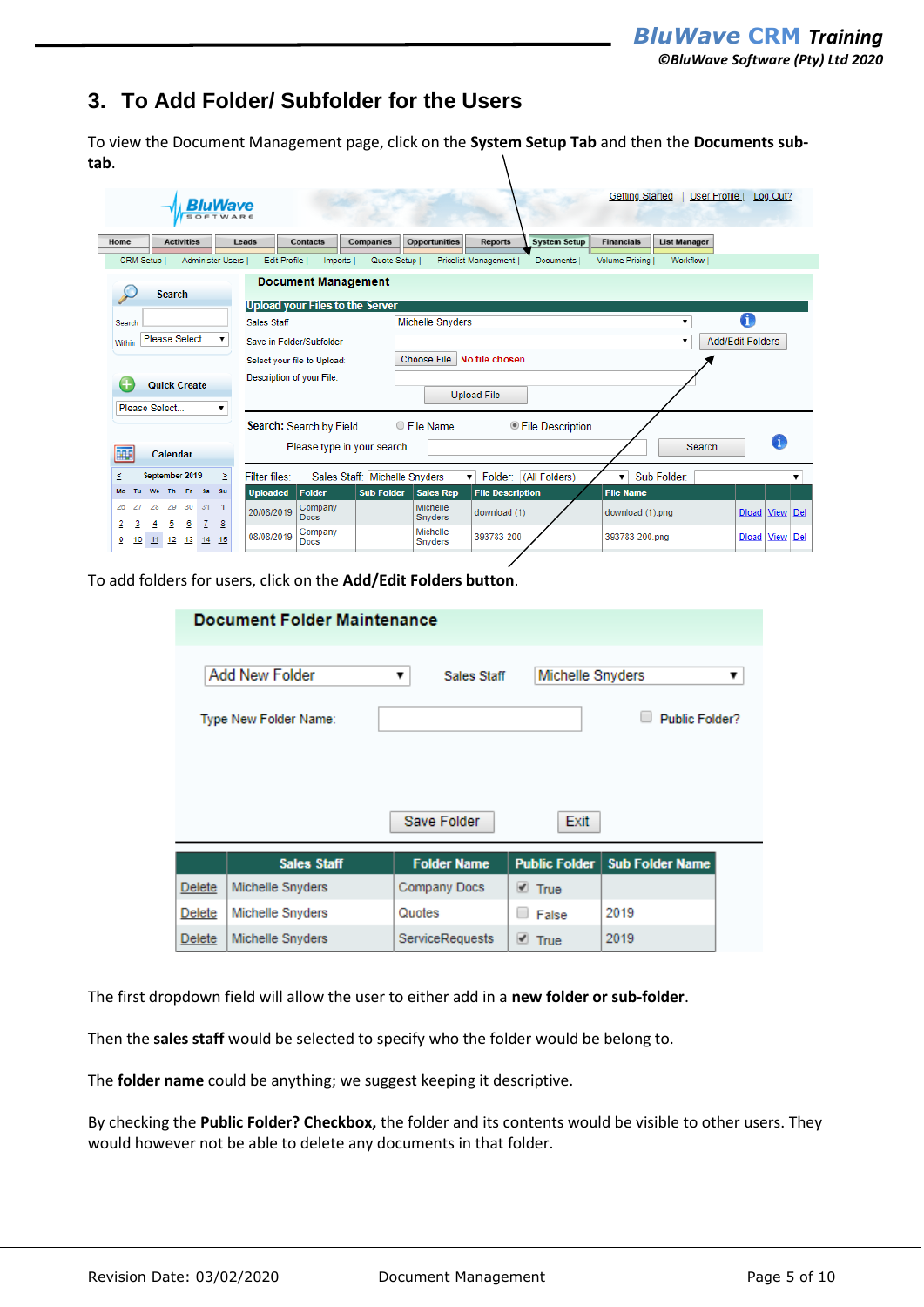## <span id="page-5-0"></span>**4. Attaching a File to the System**

To attach a file to the system, the user could either attach it directly to the **Document Management page** or add the file to the server from one of the forms that allow the attachment of documents (Activities, Opportunities, Emails, Current Products or Job Cards).

### <span id="page-5-1"></span>**4.1 From the Document Management page**

To access the Document Management page, click on the **System Setup Tab** and then the **Documents subtab.**

#### <span id="page-5-2"></span>**4.1.1 Step 1: Where to save the File on the Server**

The user will choose under which **sales staff** and then what **folder** to save the file under on the secure server.

|                                        | <b>Document Management</b>  |                  |                                        |                                                               |                                                            |                  |                    |   |  |  |
|----------------------------------------|-----------------------------|------------------|----------------------------------------|---------------------------------------------------------------|------------------------------------------------------------|------------------|--------------------|---|--|--|
| <b>Upload your Files to the Server</b> |                             |                  |                                        |                                                               |                                                            |                  |                    |   |  |  |
| Sales Staff                            |                             |                  | Michelle Snyders                       |                                                               |                                                            |                  |                    |   |  |  |
| Save in Folder/Subfolder               |                             |                  |                                        |                                                               | ▼                                                          | Add/Edit Folders |                    |   |  |  |
|                                        | Select your file to Upload: |                  | <b>Company Docs \</b><br>Quotes \ 2019 |                                                               |                                                            |                  |                    |   |  |  |
| Description of your File:              |                             |                  | ServiceRequests \2019                  |                                                               |                                                            |                  |                    |   |  |  |
|                                        |                             |                  | ServiceRequests \2020                  |                                                               |                                                            |                  |                    |   |  |  |
|                                        | Search: Search by Field     |                  | $\circ$ File Name                      | ● File Description                                            |                                                            |                  |                    |   |  |  |
| Please type in your search             |                             |                  |                                        |                                                               |                                                            | Search           |                    | a |  |  |
| Filter files:                          | Sales Staff:                | Michelle Snyders |                                        | Folder: (All Folders)                                         | Sub Folder:                                                |                  |                    |   |  |  |
| <b>Uploaded</b>                        | <b>Folder</b>               | Sub Folder       | <b>Sales Rep</b>                       | <b>File Description</b>                                       | <b>File Name</b>                                           |                  |                    |   |  |  |
| 29/01/2020                             | ServiceRequests             | 2020             | <b>Michelle</b><br><b>Snyders</b>      | Quotes Issued Vs Target By<br>Company for January<br>2020.pdf | Quotes Issued Vs Target By<br>Company for January 2020.pdf |                  | Dload   View   Del |   |  |  |

### <span id="page-5-3"></span>**4.1.2 Step 2: Finding the File on the Users' Computer**

After making that selection, the user would click on the **Choose File button** to search for the file in mind on their computer.

| <b>Document Management</b>      |                               |  |  |  |  |  |  |  |  |  |
|---------------------------------|-------------------------------|--|--|--|--|--|--|--|--|--|
| Upload your Files to the Server |                               |  |  |  |  |  |  |  |  |  |
| Sales Staff                     | Michelle Snyders              |  |  |  |  |  |  |  |  |  |
| Save in Folder/Subfolder        | Company Docs X                |  |  |  |  |  |  |  |  |  |
| Select your file to Upload:     | Choose File<br>No file chosen |  |  |  |  |  |  |  |  |  |
| Description of your File:       |                               |  |  |  |  |  |  |  |  |  |
|                                 | <b>Upload File</b>            |  |  |  |  |  |  |  |  |  |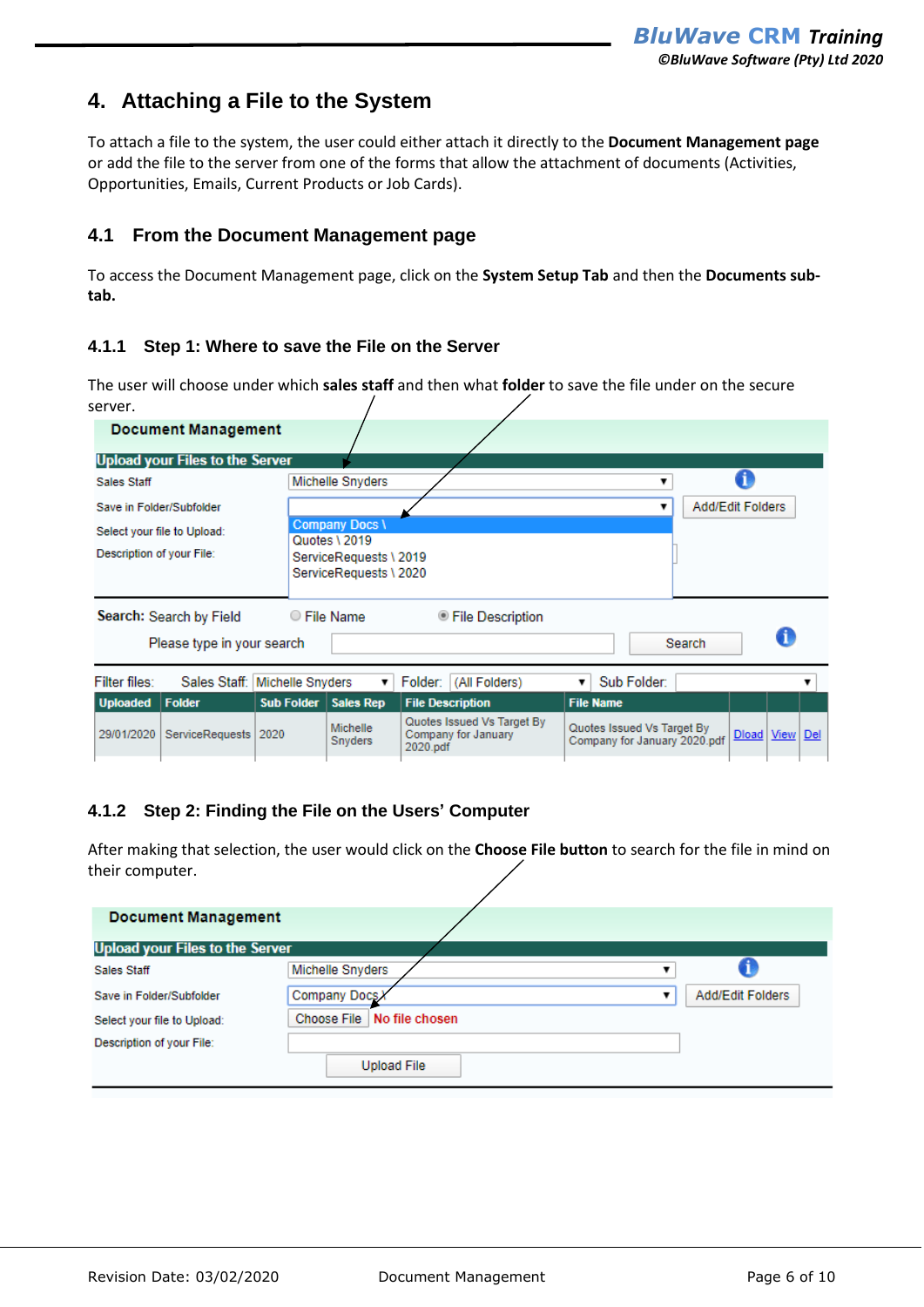*©BluWave Software (Pty) Ltd 2020*

The user would then select the file on their computer and click on the **Open button** at the bottom of the screen.

| <b>Open</b>                                                                                                                                                                                                      | THE OTHER FRIED<br><b>La docule</b><br><b>THEE FUNDAMES DEIL</b> |                                                           |
|------------------------------------------------------------------------------------------------------------------------------------------------------------------------------------------------------------------|------------------------------------------------------------------|-----------------------------------------------------------|
| $\rightarrow$<br>-                                                                                                                                                                                               | > This PC > Pictures > Bluwave                                   | $\sim$ 0<br>Search Bluwave<br>$\varphi$                   |
| New folder<br>Organize $\blacktriangledown$                                                                                                                                                                      |                                                                  | $\blacksquare$<br>◙<br>$\Box$<br>$\overline{\phantom{a}}$ |
| <b>A</b> Quick access<br><b>OneDrive</b><br>$\Box$ This PC<br>3D Objects<br>Desktop<br>莹<br>Documents<br>Downloads<br>$M$ usic<br>Pictures<br><b>W</b> Videos<br><sup>#</sup> OS (C:)<br>$\Rightarrow$ Data (D:) | waves_sea_water<br>_stream_5037_25<br>60x1440                    | Select a file to preview.                                 |
| Network                                                                                                                                                                                                          |                                                                  |                                                           |
| File name:                                                                                                                                                                                                       |                                                                  | All Files<br>$\checkmark$<br>$\checkmark$                 |

After clicking on the **Open button**, the name of the file will appear in the **Description field**.

| <b>Document Management</b>             |                                                          |  |
|----------------------------------------|----------------------------------------------------------|--|
| <b>Upload your Files to the Server</b> |                                                          |  |
| Sales Staff                            | Michelle Snyders                                         |  |
| Save in Folder/Subfolder               | Add/Edit Folders<br>Company Docs \<br>▼                  |  |
| Select your file to Upload:            | waves_sea_water_stream_5037_2560x1440.jpg<br>Choose File |  |
| Description of your File:              | waves sea water stream 5037 2560x1440                    |  |
|                                        | <b>Upload File</b>                                       |  |

The user could change the Description of the file or leave it as is.

#### <span id="page-6-0"></span>**4.1.3 Step 3: Uploading the File to the Server**

Click on the **Upload File button** to save that file on our secure server. Once the file is saved, the user would be able to view that file in the folder where they have saved it (in the bottom portion of the document management page).

|                 | Search: Search by Field<br>Please type in your search |                             | ○ File Name                  |    |                         | ● File Description                     |  |                  | Search                                 |                                                                                                      |       |          |  |
|-----------------|-------------------------------------------------------|-----------------------------|------------------------------|----|-------------------------|----------------------------------------|--|------------------|----------------------------------------|------------------------------------------------------------------------------------------------------|-------|----------|--|
| Filter files:   | Sales Staff: Michelle Snyders                         |                             |                              | ▼. | Folder:                 | (All Folders)                          |  | Sub Folder:      |                                        |                                                                                                      |       |          |  |
| Uploaded Folder |                                                       | <b>Sub</b><br><b>Folder</b> | <b>Sales</b><br><b>Den</b>   |    | <b>File Description</b> |                                        |  | <b>File Name</b> |                                        |                                                                                                      |       |          |  |
| 03/02/2020      | <b>Company Docs</b>                                   |                             | Michelle  <br><b>Snyders</b> |    |                         |                                        |  |                  |                                        | waves_sea_water_stream_5037_2560x1440 waves_sea_water_stream_5037_2560x1440.jpg   Dload   View   Del |       |          |  |
| 29/01/2020      | ServiceRequests                                       | 2020                        | <b>Michelle</b><br>Snyders   |    | January 2020.pdf        | Quotes issued Vs Target By Company for |  | January 2020.pdf | Quotes issued Vs Target By Company for |                                                                                                      | Dload | View Del |  |
|                 |                                                       |                             |                              |    |                         | Born to Ride Forced to Work This funny |  |                  |                                        | Born to Ride Forced to Work This funny biker                                                         |       |          |  |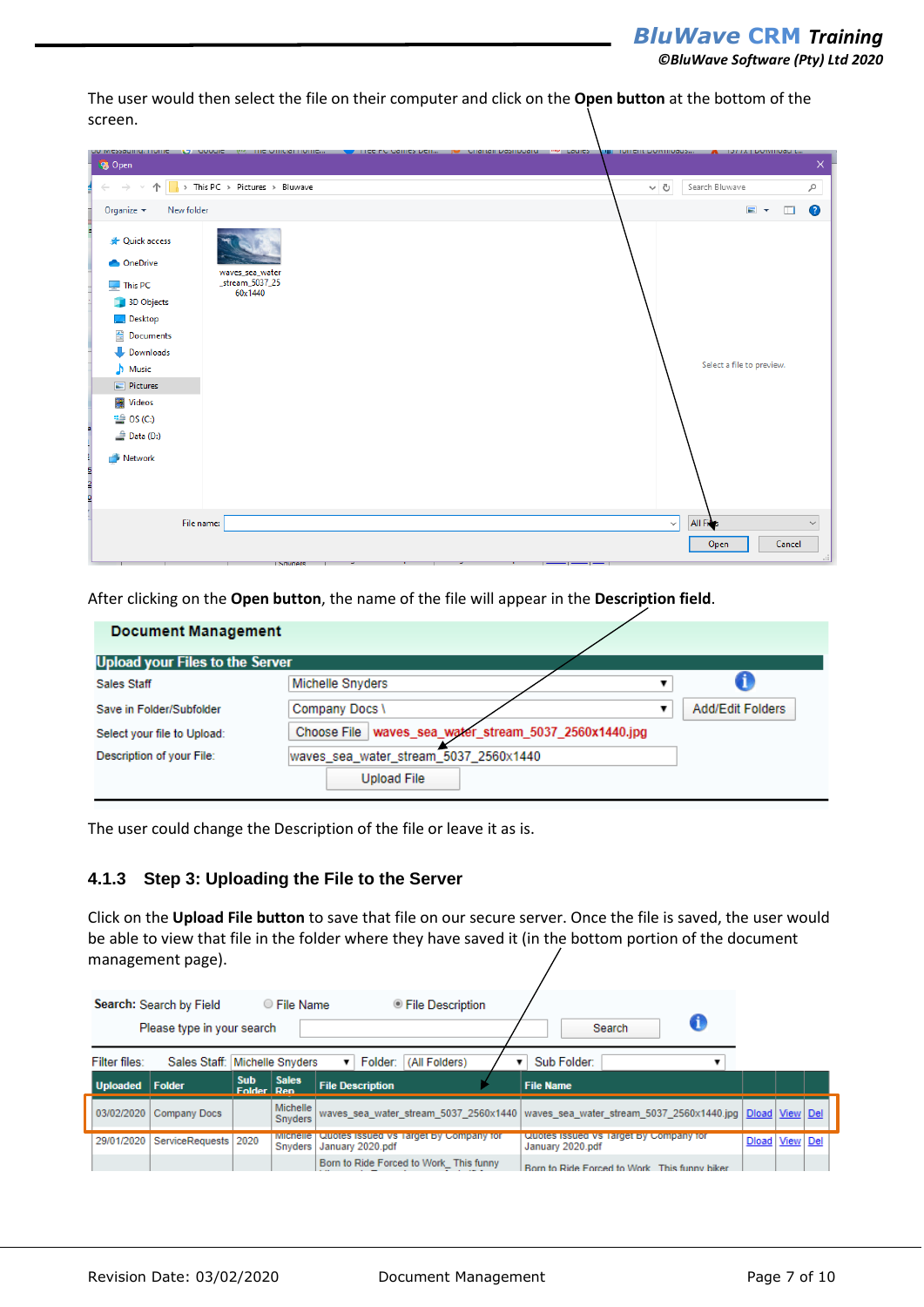#### <span id="page-7-0"></span>**4.2 From the Activities, Opportunities, Email, Current Product or Job Card forms**

To attach a document to the system from one of these forms, the user will follow the same steps as mentioned above in the **4.1 From the Document Management Page section**, but the user will have to complete one additional step in order to attach the file to the form.

#### <span id="page-7-1"></span>**4.2.1 Accessing the Document Management page**

First the user would need to access the document management page, by clicking on the **Attachment button** at the bottom of the page.

|                      | <b>Edit Opportunity</b><br>Update<br>Cancel |                       |                             |
|----------------------|---------------------------------------------|-----------------------|-----------------------------|
| Opportunity Details  |                                             |                       |                             |
| Sales Staff:         | Michelle Snyders<br>۷.                      | Status:               | Enquiry<br>▼                |
| Company:             | Adams&Adams                                 | Probability %:        | 0                           |
| Contact:             | Gladyce Moore<br>7                          | Value:                | $\overline{0}$              |
| Opportunity Name:    | 5 printers                                  | GP Value:             | 0                           |
| Order No             |                                             | Created By:           | Michelle Snyders            |
| Expected Order Date: | 29/02/2020<br>$\lor$                        | Next Activity:        | <b>Telephone Call</b><br>۷. |
| Product:             | QP - Quoted Products<br>$\infty$            | <b>Activity Date:</b> | 24/01/2020<br>$\checkmark$  |
| Note:                |                                             | Quote/Opp No:         | 1137                        |
|                      |                                             |                       | Create Quote                |
|                      |                                             | Quote Due:            | $\lor$                      |
|                      |                                             | Quote Submitted:      | $\checkmark$                |
|                      |                                             | Invoice No/Date:      | 23/01/2020                  |
|                      |                                             |                       |                             |
|                      |                                             |                       |                             |
| Opportunity UDF1     | 10                                          |                       |                             |
| <b>Attachment:</b>   |                                             |                       | <b>View File</b>            |
|                      | Update                                      | Cancel                |                             |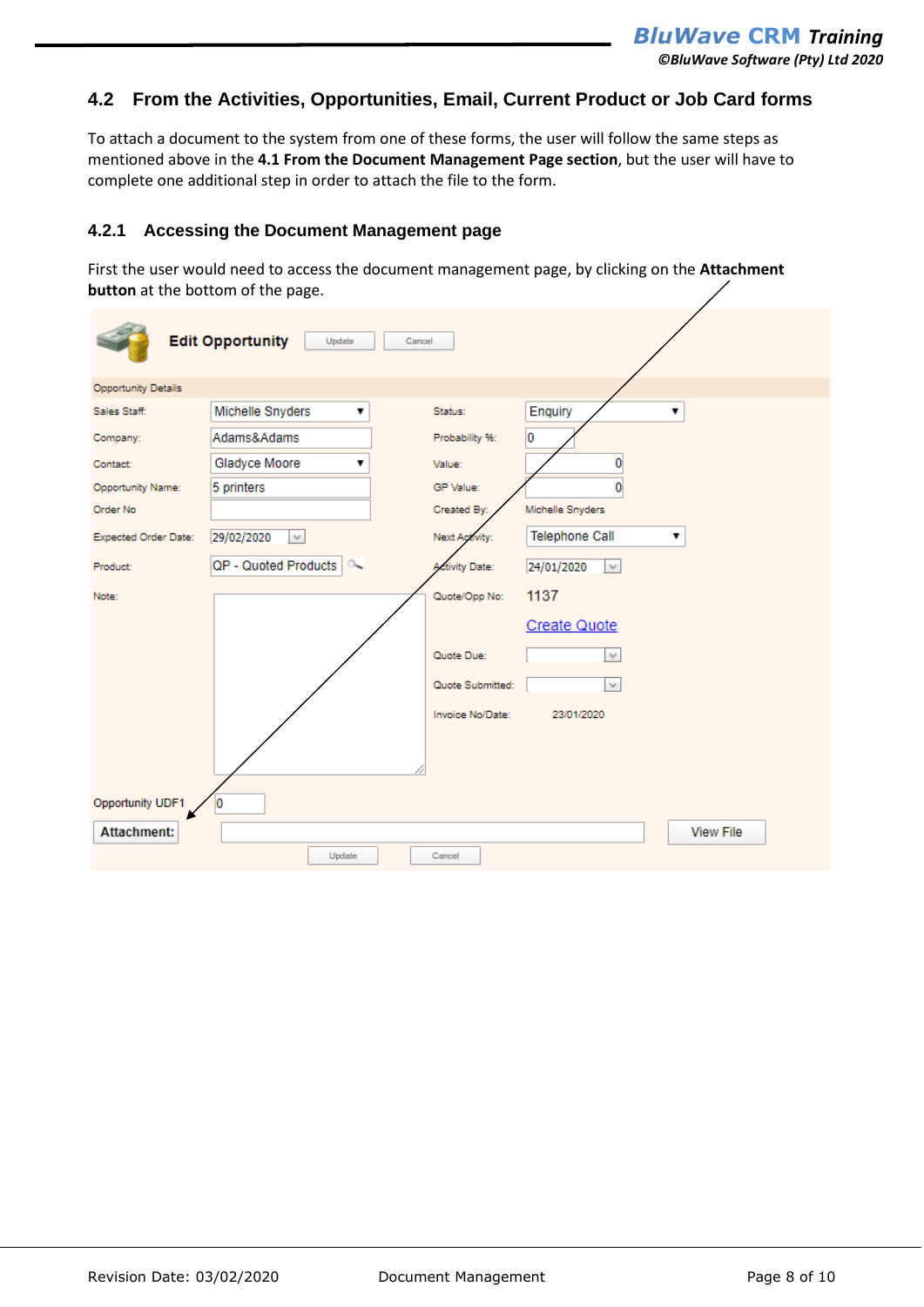#### <span id="page-8-0"></span>**4.2.2 Step 4: Attaching the File to the Form**

After clicking on the **Attachment button**, the document management page will open, and the user can then do one of two things:

- 1. Either Upload a new file to the system by following **Step 1 to Step 3** discussed in the previous section and select the document from the server (the bottom portion of document management page).
- 2. Or just select an existing file from the server (the bottom portion of document management page).

To attach the required file to the form, the user would only need to find the specific file and click on the **Select link** at the left side of the page.

|                                        | <b>Document Management</b><br>Select an existing file or Upload a new file and select it. |                        |                                                            |                  |                                           |  |  |  |  |  |
|----------------------------------------|-------------------------------------------------------------------------------------------|------------------------|------------------------------------------------------------|------------------|-------------------------------------------|--|--|--|--|--|
| <b>Upload your Files to the Server</b> |                                                                                           |                        |                                                            |                  |                                           |  |  |  |  |  |
| <b>Sales Staff</b>                     |                                                                                           |                        |                                                            |                  |                                           |  |  |  |  |  |
| Save in Folder/Subfolder               |                                                                                           |                        |                                                            |                  |                                           |  |  |  |  |  |
| Select your file to Upload:            |                                                                                           | Choose File            | No file chosen                                             |                  |                                           |  |  |  |  |  |
| Description of your File:              |                                                                                           |                        |                                                            |                  |                                           |  |  |  |  |  |
|                                        |                                                                                           |                        | <b>Upload File</b>                                         |                  |                                           |  |  |  |  |  |
| Search: Search by Field                |                                                                                           | ○ File Name            | . File Description®                                        |                  |                                           |  |  |  |  |  |
|                                        | Please type in your search                                                                |                        |                                                            |                  | Search                                    |  |  |  |  |  |
| Sales Staff:                           | Michelle Snyders                                                                          | Folder:<br>▼           | Sub Folder:<br>(All Folders)<br>▼                          |                  | ▼                                         |  |  |  |  |  |
|                                        | <b>Uploaded</b>                                                                           | Folder                 | <b>File Description</b>                                    | <b>File Name</b> |                                           |  |  |  |  |  |
| <b>Select</b>                          | 03/02/2020                                                                                | Company Docs           | waves sea water stream 5037 2560x1440                      |                  | waves_sea_water_stream_5037_2560x1440.jpg |  |  |  |  |  |
| Select                                 | 29/01/2020                                                                                | <b>ServiceRequests</b> | Quotes Issued Vs Target By Company for<br>January 2020.pdf | January 2020.pdf | Quotes Issued Vs Target By Company for    |  |  |  |  |  |

After clicking on the **Select link**- the **file chosen** will appear on the form. The user would then be able to easily view the file by clicking on the **View File button**.